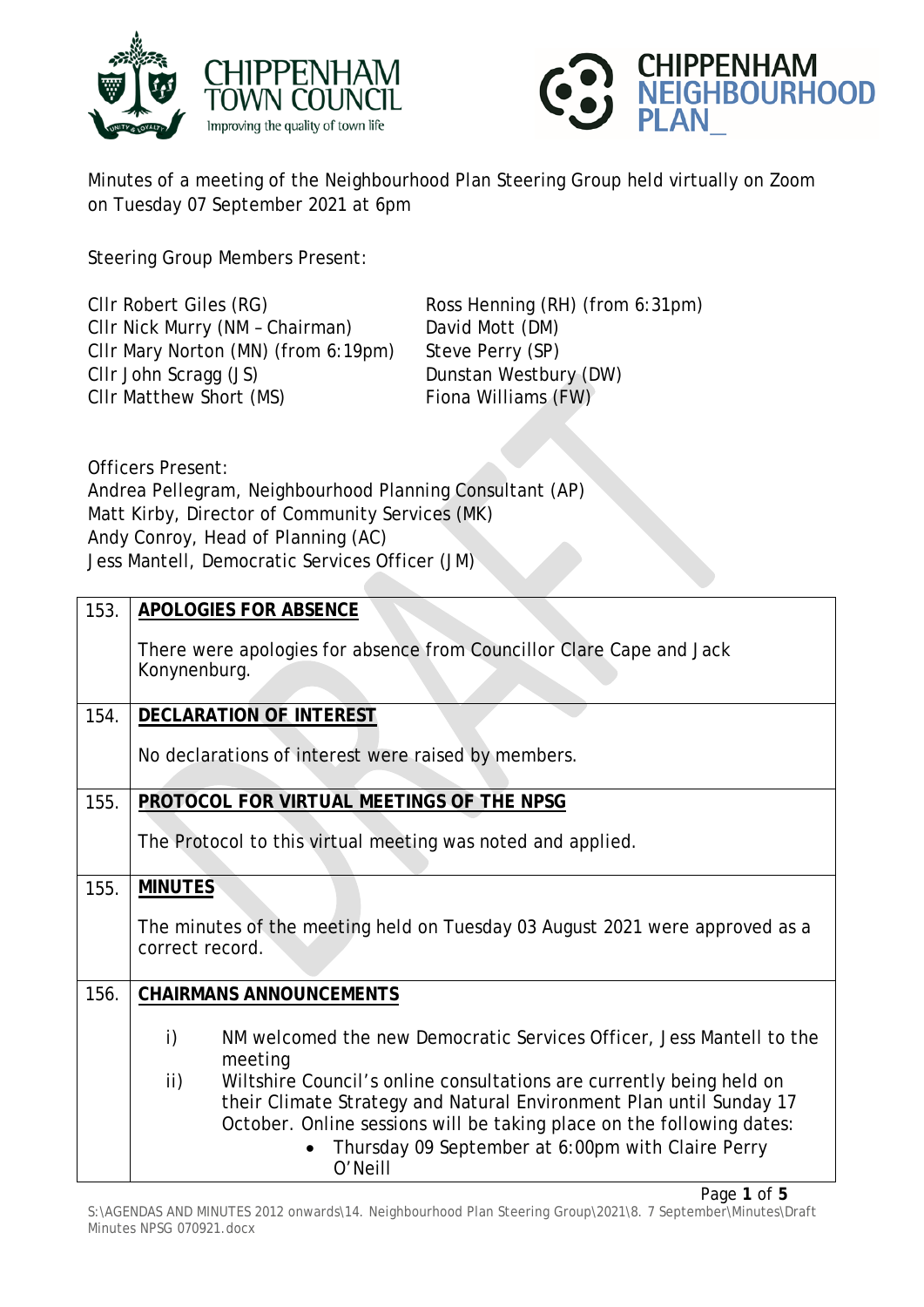|      | • Wednesday 17 September 10:30am-11:30am, the first<br>engagement webinar                                                                                                                                                                                                                                                                                                                                                                                                                                                                                                                                                         |
|------|-----------------------------------------------------------------------------------------------------------------------------------------------------------------------------------------------------------------------------------------------------------------------------------------------------------------------------------------------------------------------------------------------------------------------------------------------------------------------------------------------------------------------------------------------------------------------------------------------------------------------------------|
|      | Thursday 30 September 7:00pm-8:00pm, second<br>engagement webinar.                                                                                                                                                                                                                                                                                                                                                                                                                                                                                                                                                                |
|      | There will be a drop-in session at Chippenham Library on Monday 27<br>September between 10:00am and 12:00pm.                                                                                                                                                                                                                                                                                                                                                                                                                                                                                                                      |
| 157. | WALPA UPDATE AND REVISIONS TO NPPF                                                                                                                                                                                                                                                                                                                                                                                                                                                                                                                                                                                                |
|      | The Head of Planning updated members of the Group on the latest WALPA<br>meeting held on 5 August - a presentation from Wiltshire Council Strategic<br>Planning which focused on the changes to the NPPF and how this affected<br>neighbourhood planning. CPRE had joined a previous WALPA meeting and will be<br>hosting a virtual conference on neighbourhood planning issues in due course,<br>which would be open to all those interested. There were still concerns over<br>Wiltshire's lack of update regarding 5-year housing land supply and associated<br>planning decisions being made contrary to neighbourhood plans. |
|      | NM updated members on the revised changes made to NPPF which places a<br>greater emphasis on beauty, placemaking, the environment, sustainable<br>development and the importance of local design codes. New permitted<br>development rights allow the change of land use from retail to residential via the<br>prior approval process.                                                                                                                                                                                                                                                                                            |
|      | JS noted the government's Building Back Better High Streets Strategy and its<br>relationship within the NPPF.                                                                                                                                                                                                                                                                                                                                                                                                                                                                                                                     |
|      | ACTION: AC to forward details of future CPRE conference to SG Members                                                                                                                                                                                                                                                                                                                                                                                                                                                                                                                                                             |
| 158. | PLANNING FOR CAPITAL EXPENDITURE AND USE OF CIL INCOME                                                                                                                                                                                                                                                                                                                                                                                                                                                                                                                                                                            |
|      | The Director of Community Services presented a report regarding the proposed<br>Capital Expenditure within the draft 5-Year Medium Term Financial Plan (MTFP)<br>including the Capital Expenditure Budget for 2022/23 relevant to the Group.                                                                                                                                                                                                                                                                                                                                                                                      |
|      | In terms of biodiversity enhancements to existing green spaces and improvements<br>to the quality and biodiversity of Green Corridors, Members agreed with these<br>figures and that both items were 'should-haves'.                                                                                                                                                                                                                                                                                                                                                                                                              |
|      | (Councillor Mary Norton joined the meeting)                                                                                                                                                                                                                                                                                                                                                                                                                                                                                                                                                                                       |
|      | In terms of public realm improvements to the Upper Market Place Members<br>agreed with these figures. FW advised that an additional item that covers public<br>realm improvements to further town centre sites be included. It was agreed that<br>the implementation of other town centre policies should be added to the<br>Neighbourhood Plan's requirements and a budget of £20K per year be allocated to<br>this fund. Members agreed that both items were 'should-haves'.                                                                                                                                                    |
|      | (Ross Henning joined the meeting)                                                                                                                                                                                                                                                                                                                                                                                                                                                                                                                                                                                                 |
|      | In terms of improvements to existing sustainable transport infrastructure, NM<br>advised this item should be split into three strands: Active Travel, Public<br>Transport Enhancements and EV Charging Infrastructure. Members agreed the<br>following budgets per year and the following priority be allocated to each<br>requirement respectively: £100K ('must-have'), £20K ('should-have') and £20K                                                                                                                                                                                                                           |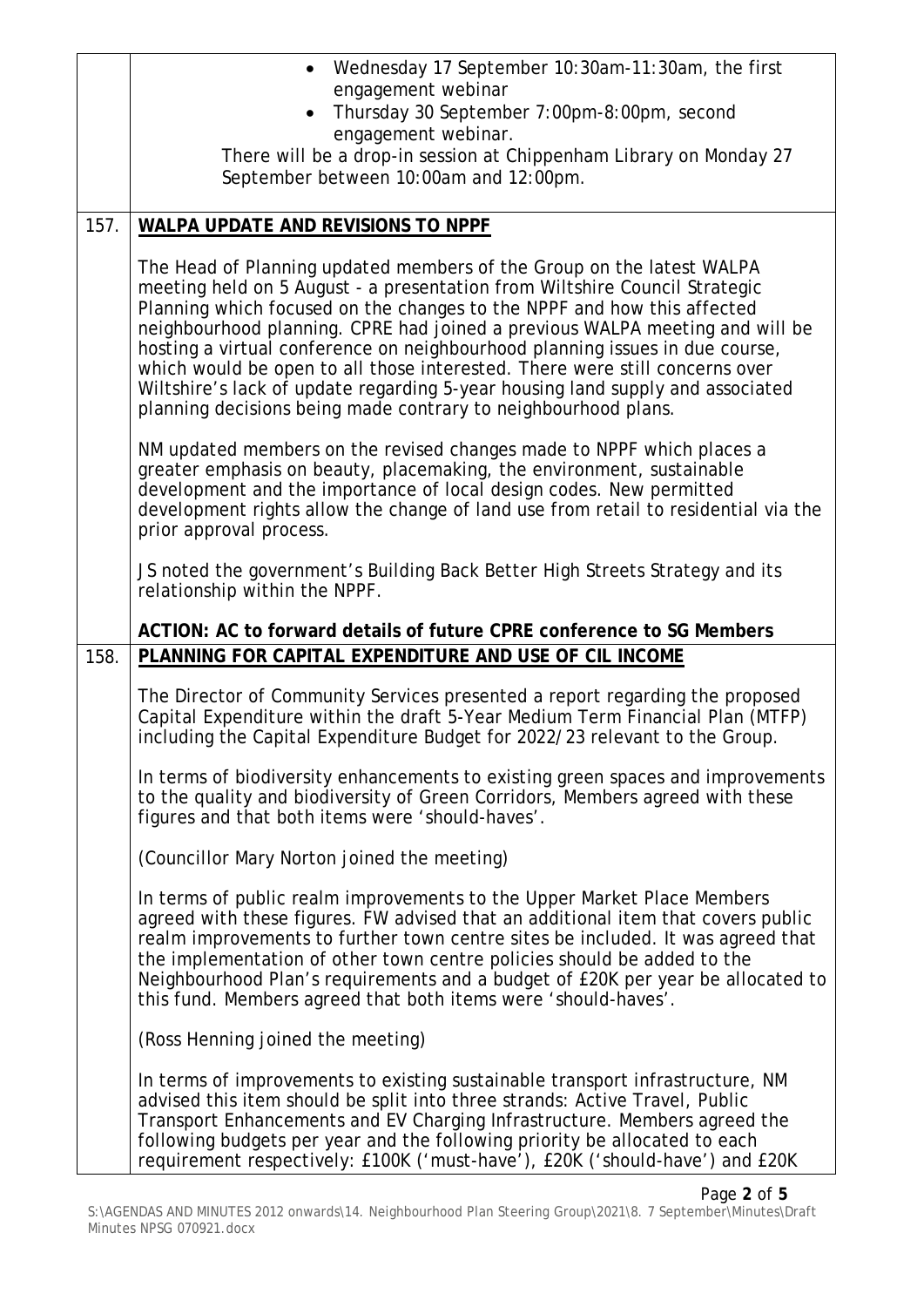|      | ('should-have'). NM to send the Director of Community Services the proposals by<br>the Cycle Network Development Group proposals which justify the Active Travel<br>figures. JS advised that government funding could help to facilitate public<br>transport enhancements to bus infrastructure and stops through the Bus Back<br>Better strategy.    |
|------|-------------------------------------------------------------------------------------------------------------------------------------------------------------------------------------------------------------------------------------------------------------------------------------------------------------------------------------------------------|
|      | In terms of tree planting, Members agreed with this figure and the item was a<br>'must-have'.                                                                                                                                                                                                                                                         |
|      | In terms of public art, Members agreed with this figure and the item was a<br>'could-have'.                                                                                                                                                                                                                                                           |
|      | MS suggested investment in Incubator Units but it was agreed that this be held in<br>abeyance until the Council's Corporate Strategic Plan is produced later this year.                                                                                                                                                                               |
|      | In general, Members considered these figures were lower than required for the<br>Neighbourhood Plan relative to the overall budget.                                                                                                                                                                                                                   |
|      | ACTION: NM to send the Director of Community Services the proposals of<br>Chippenham Cycle Network Development Group                                                                                                                                                                                                                                  |
| 159. | <b>REVISIONS TO DRAFT PLAN</b>                                                                                                                                                                                                                                                                                                                        |
|      | The Group agreed the changes to the Draft Neighbourhood Plan (Version 8), which<br>has been revised by the Head of Planning.                                                                                                                                                                                                                          |
|      | Members agreed the revised wording of renewable energy policy. Specifically, the<br>policy on not developing on BMV agricultural land unless there are exceptional<br>social, economic or environmental benefits arising as a result of the development<br>be removed, given that it may prevent solar or other renewable projects coming<br>forward. |
|      | Members agreed to the addition of a reference to impact on historic environment<br>in supporting text for TC1 Bath Road Car Park & Bridge Centre Site and TC2 River-<br>Green Corridor Masterplan, and the addition of photographs to the draft Plan.                                                                                                 |
|      | With regard to the executive summary, DM suggested that the tone of the final<br>paragraph be amended and possible removal of reference to circular economy as<br>the public may not understand this term.                                                                                                                                            |
|      | AP suggested production of a non-technical summary of the draft Plan for the<br>general public would be beneficial ahead of Reg. 14 Consultation. AP suggested<br>an easily accessible, approx. 10 page document, including lots of pictures. AC to<br>liaise with AP on this.                                                                        |
|      | <b>ACTIONS:</b><br>• AC to amend tone of final paragraph of executive summary<br>• AC to liaise with AP on production of non-technical summary of Plan                                                                                                                                                                                                |
| 160. | OUTSTANDING ITEMS FOR NEIGHBOURHOOD PLAN DOCUMENTS                                                                                                                                                                                                                                                                                                    |
|      | AC confirmed he would amalgamate JK's updated list of Buildings of Local Merit<br>into a table of building descriptions for this Topic Paper.                                                                                                                                                                                                         |
|      | RH to liaise with AC regarding the drone shot of the Bath Road Car Park/Bridge<br>Centre.                                                                                                                                                                                                                                                             |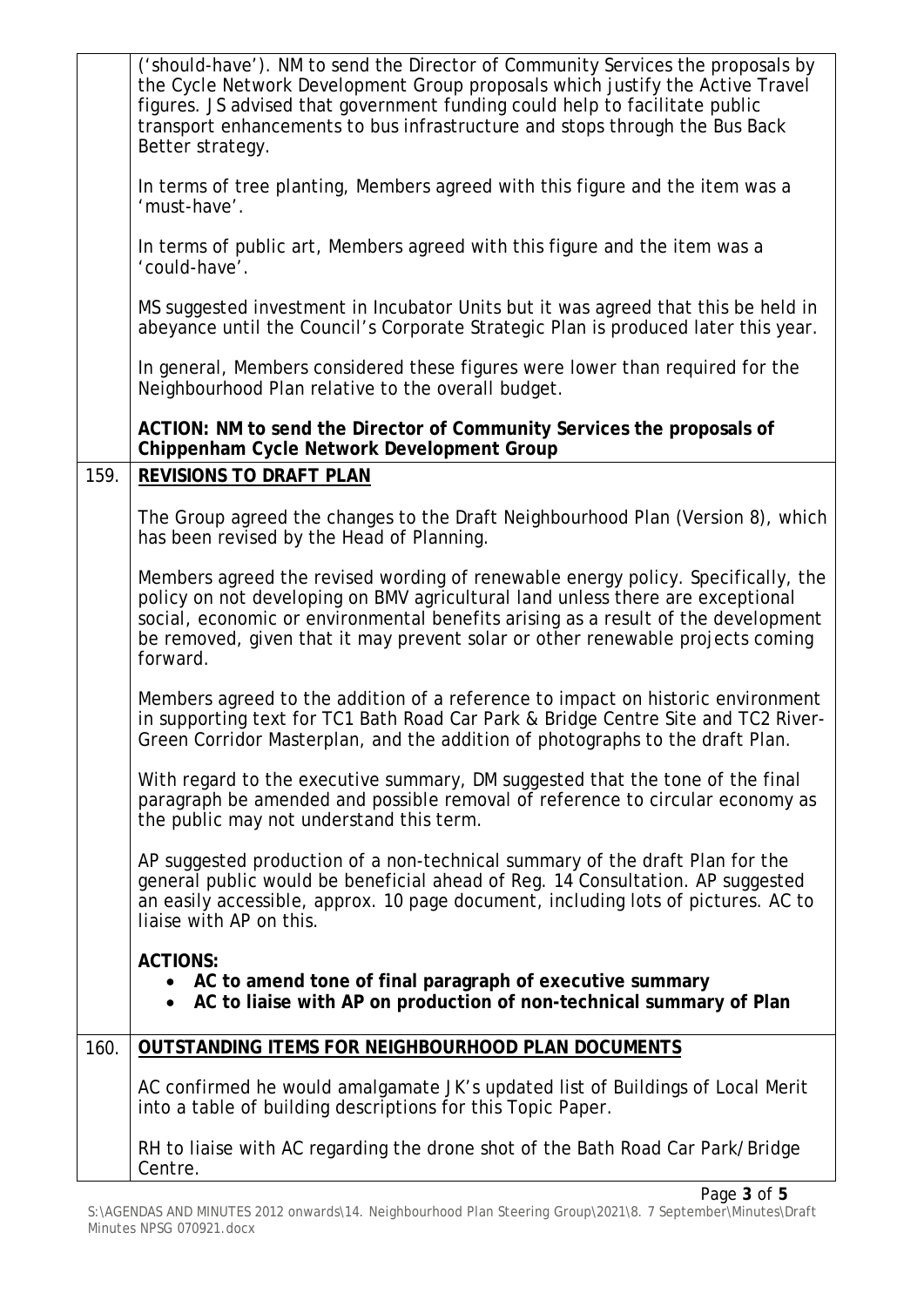|      | AC confirmed he was about halfway through revising/tidying up Topic Papers.                                                                                                                                                                                                                                                                                                                                                                             |
|------|---------------------------------------------------------------------------------------------------------------------------------------------------------------------------------------------------------------------------------------------------------------------------------------------------------------------------------------------------------------------------------------------------------------------------------------------------------|
|      | AC confirmed he is still liaising with Ice House Design and there is still some work<br>to be done on design/formatting NP. The draft version of the Shopfronts Design<br>Guide has now come back from Ice House Design. AC suggested circulating this to<br>Members for design/formatting comments only. DW suggested the documents<br>should be fully accessible in terms of reading format.                                                          |
|      | AC confirmed about half of the OS Maps that Pear Mapping are producing are now<br>complete.                                                                                                                                                                                                                                                                                                                                                             |
|      | AC confirmed he has sought E9k grant funding from Locality and the decision is<br>pending.                                                                                                                                                                                                                                                                                                                                                              |
|      | AC advised an addition to the list. This being amendments required as a result of<br>the new NPPF.                                                                                                                                                                                                                                                                                                                                                      |
|      | AP advised that Local Green Space OS maps might need to be included in the<br>body of the NP within a separate appendix but AP and AC could discuss further<br>offline.                                                                                                                                                                                                                                                                                 |
|      | <b>ACTIONS:</b><br>RH to liaise with AC regarding the drone shot<br>AC to work through outstanding items on the list<br>AC to circulate Shop Fronts Design Guide to Members, and check with<br>Ice House Design on accessibility of documents<br>AC and AP to liaise over where to include LGS OS Maps                                                                                                                                                  |
| 161. | <b>OUTSTANDING ITEMS FOR REGULATION 14 CONSULATION</b>                                                                                                                                                                                                                                                                                                                                                                                                  |
|      | MS suggested creating a dialogue with the owners of the RSPCA and Superdrug<br>buildings in order to explain the vision of the NP prior to Regulation 14<br>consultation. RG suggested he could use his land registry account to facilitate<br>contact with the landowners of buildings relevant to the NP. AP advised to send<br>letter to owners inviting them for a meeting. NM suggested himself, AC and RH or<br>MS join meetings with landowners. |
|      | AC confirmed notification letters would also be sent to the local landowners<br>regarding Local Green Space designation, again prior to Regulation 14<br>consultation.                                                                                                                                                                                                                                                                                  |
|      | AC advised Members on quotes received from video production companies and<br>Members agreed to use Tom Arthur for the 1 minute Youtube trailer video. NM<br>confirmed he was happy to speak on video and will liaise with the Head of<br>Communications and Customer Services, Lynsey Nichols (LN).                                                                                                                                                     |
|      | AC updated the Group that the Talk Chippenham Newsletter will include a two-<br>page spread regarding Reg. 14 Consultation.                                                                                                                                                                                                                                                                                                                             |
|      | <b>ACTIONS:</b><br>AC to find out owners of RSPCA and Superdrug buildings using land<br>registry and then arrange a meeting with these owners<br>LN to liaise with NM regarding Youtube video<br>AC/LN to work through outstanding items on the list<br>$\bullet$                                                                                                                                                                                       |